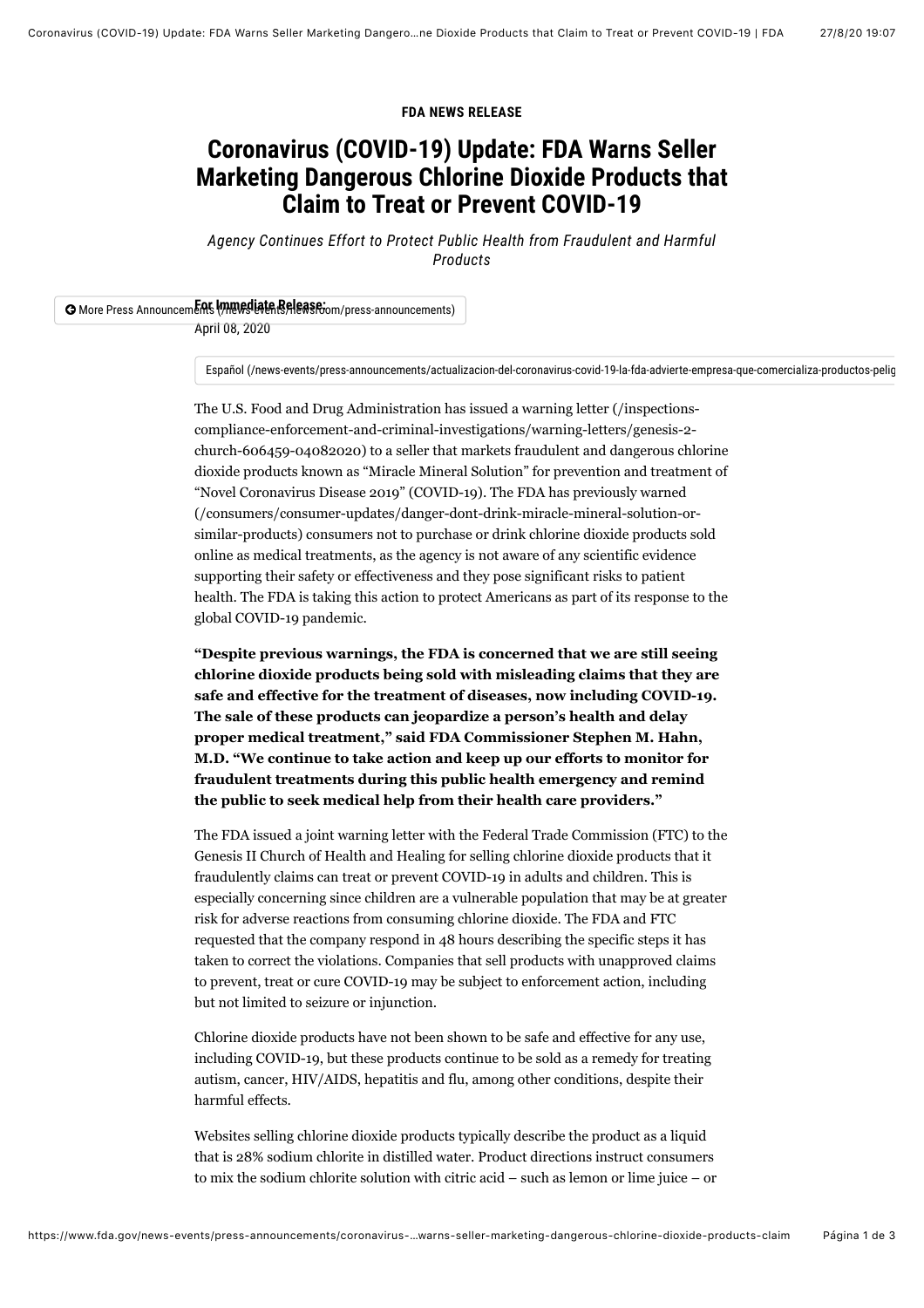another acid – such as hydrochloric acid – before drinking. In many instances, the sodium chlorite is sold as part of a kit with a citric acid "activator." When the acid is added, the mixture becomes chlorine dioxide, a powerful bleaching agent that has caused serious and potentially life-threatening side effects.

#### **Life-threatening Adverse Events**

The FDA has received reports of people experiencing serious adverse events after drinking chlorine dioxide products, including:

- Respiratory failure caused by a serious condition where the amount of oxygen carried through the blood stream is greatly reduced (methemoglobinemia);
- Changes in the electrical activity of the heart (QT prolongation), which may lead to potentially fatal abnormal heart rhythms;
- Life-threatening low blood pressure caused by dehydration;
- Acute liver failure;
- Low blood cell counts, due to the destruction of red blood cells faster than the body can make it (hemolytic anemia), which required a blood transfusion;
- Severe vomiting; and
- Severe diarrhea.

The FDA is not aware of any scientific evidence supporting the safety or effectiveness of "Miracle Mineral Solution" products, despite claims that the solution has antimicrobial, antiviral and antibacterial properties. The FDA encourages consumers to talk to a health care professional about preventing and treating medical conditions or diseases.

The FDA is particularly concerned that products that fraudulently claim to cure, treat or prevent serious diseases like COVID-19 may cause consumers to delay or stop appropriate medical treatment, leading to serious and life-threatening harm.

#### **Fraudulent Cure Claims**

In addition to following up with companies that fail to make adequate corrections, the FDA will continue to monitor social media, online marketplaces and incoming complaints to help ensure that the companies do not continue to sell fraudulent products under a different company name or on another website. The FDA is closely monitoring for fraudulent products related to COVID-19 and has issued a number of [warning letters \(/consumers/health-fraud-scams/fraudulent-coronavirus-disease-](https://www.fda.gov/consumers/health-fraud-scams/fraudulent-coronavirus-disease-2019-covid-19-products)2019-covid-19-products) since the start of the pandemic.

The FDA reminds consumers to be cautious of websites and stores selling products that claim to prevent, mitigate, treat, diagnose or cure COVID-19. Fraudulent COVID-19 products may come in many varieties, including dietary supplements and other foods, as well as products purporting to be drugs, medical devices or vaccines. Products that claim to cure, mitigate, treat, diagnose or prevent disease, but are not proven safe and effective for those purposes, defraud consumers of money and can place consumers at risk for serious harm. Using these products may lead to delays in getting proper diagnosis and treatment of COVID-19 and other potentially serious diseases and conditions.

The FDA encourages health care professionals and consumers to report adverse events [or quality problems experienced with the use of COVID-19 products to the FDA's](https://www.fda.gov/safety/medwatch-fda-safety-information-and-adverse-event-reporting-program) MedWatch Adverse Event Reporting program (/safety/medwatch-fda-safetyinformation-and-adverse-event-reporting-program).